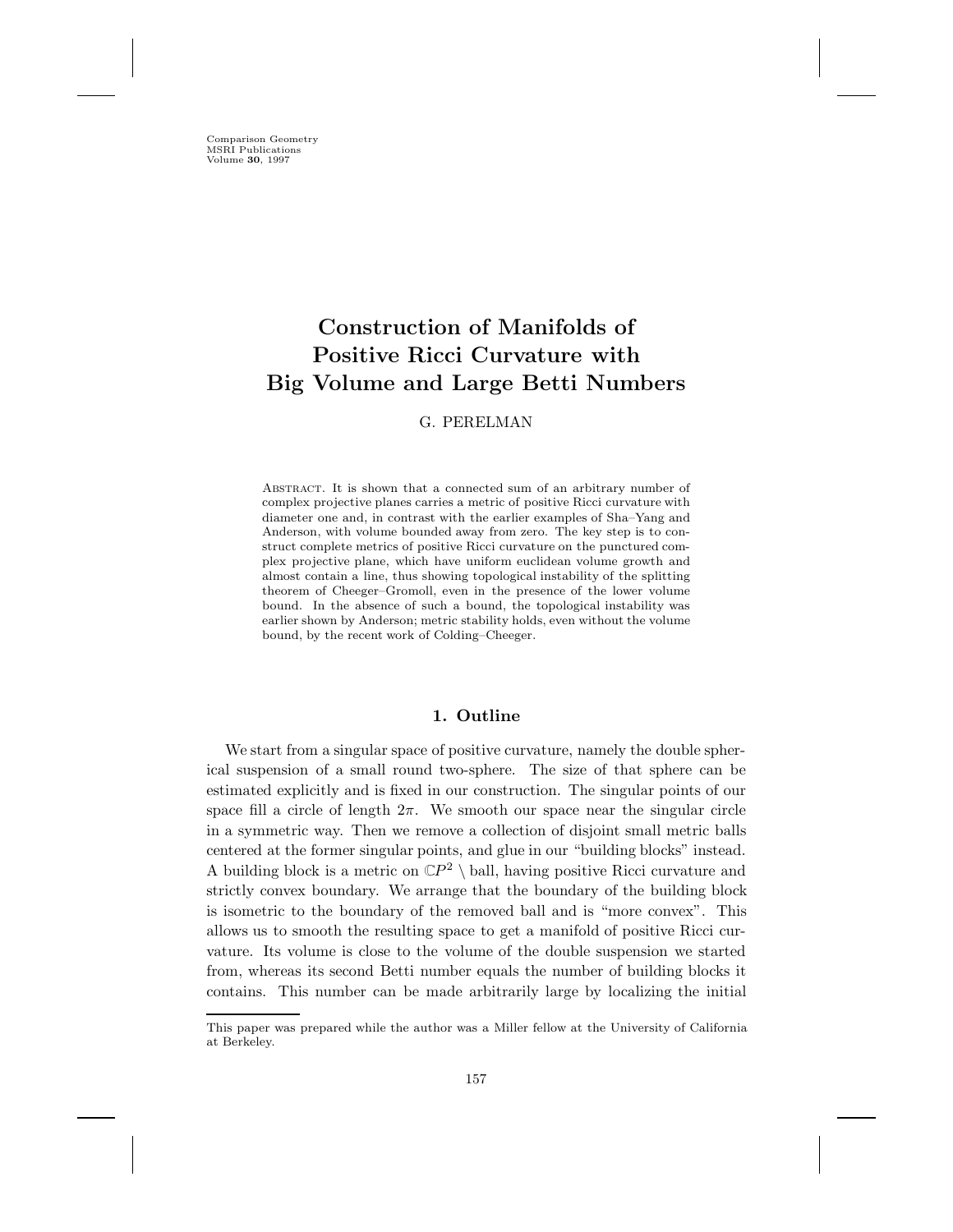#### 158 G. PERELMAN

smoothing of the double suspension to smaller neighborhoods of the singular circle, and by removing a larger number of smaller balls.

The main difficulty is to construct building blocks. This is carried out in Section 2. In Section 3 we construct the ambient space, i.e., we make precise the relation between the number and the size of balls to be removed and the smoothing of our double suspension. In Section 4 we explain how to smooth the result of gluing two manifolds with boundaries, so as to retain positive Ricci curvature.

**Notation.**  $K(X \wedge Y)$  denotes the sectional curvature in the plane spanned by X, Y. We abbreviate  $\text{Ric}(X, Y)/|X||Y|$  as  $\text{Ri}(X, Y)$ .

# **2. Construction of the Building Block**

Our building block is glued from two pieces: the core and the neck. The core is a metric on  $\mathbb{C}P^2 \setminus$  ball with positive Ricci curvature and strictly convex boundary; moreover, the boundary is isometric to a round sphere. The neck is a metric on  $S^3 \times [0, 1]$  with positive Ricci curvature, such that the boundary component  $S^3 \times \{0\}$  is concave and is isometric to a round sphere, whereas the boundary component  $S^3 \times \{1\}$  is convex and looks like a lemon, that is, like a smoothed spherical suspension of a small round two-sphere. There are some additional conditions on the normal curvatures of the boundary of the neck; they will be made clear below.

**Construction of the core.** It is well known that the canonical metric of  $\mathbb{C}P^2$ in a neighborhood of  $\mathbb{C}P^1$  can be expressed as

$$
ds^{2} = dt^{2} + A^{2}(t) dx^{2} + B^{2}(t) dy^{2} + C^{2}(t) dz^{2},
$$

where t is the distance from  $\mathbb{C}P^1$  and X, Y, Z is the standard invariant framing of  $S^3$ , satisfying  $[X, Y] = 2Z$ ,  $[Y, Z] = 2X$ ,  $[Z, X] = 2Y$ . The canonical metric has  $A = \sin t \cos t$  and  $B = C = \cos t$ , but we are going to consider general  $A, B, C.$ 

The curvature tensor in this presentation is listed on page 165 of this volume. Assuming now that  $B \equiv C$ , we deduce from those formulas that

$$
Ri(X, X) = (-A''/A - 2A'B'/AB + 2A^{2}/B^{4}),
$$
  
\n
$$
Ri(Y, Y) = Ric(Z, Z) = (-B''/B - A'B'/AB - B'^{2}/B^{2} + (4B^{2} - 2A^{2})/B^{4}),
$$
  
\n
$$
Ri(T, T) = (-A''/A - 2B''/B),
$$

and all off-diagonal entries vanish.

Now let  $A = \sin t \cos t$ ,  $B = \frac{1}{100} \cosh(t/100)$ . Clearly this choice gives a smooth metric. We have, for  $0 < t < \frac{1}{10}$ ,

$$
-A''/A = 4, \quad -B''/B = -10^{-4}, \quad 0 < A'B'/AB < \frac{1}{10}, \quad 0 < B'/B < \frac{1}{100},
$$

and  $(4B^2 - 2A^2)/B^4 > 100$  provided that  $A \leq B$ .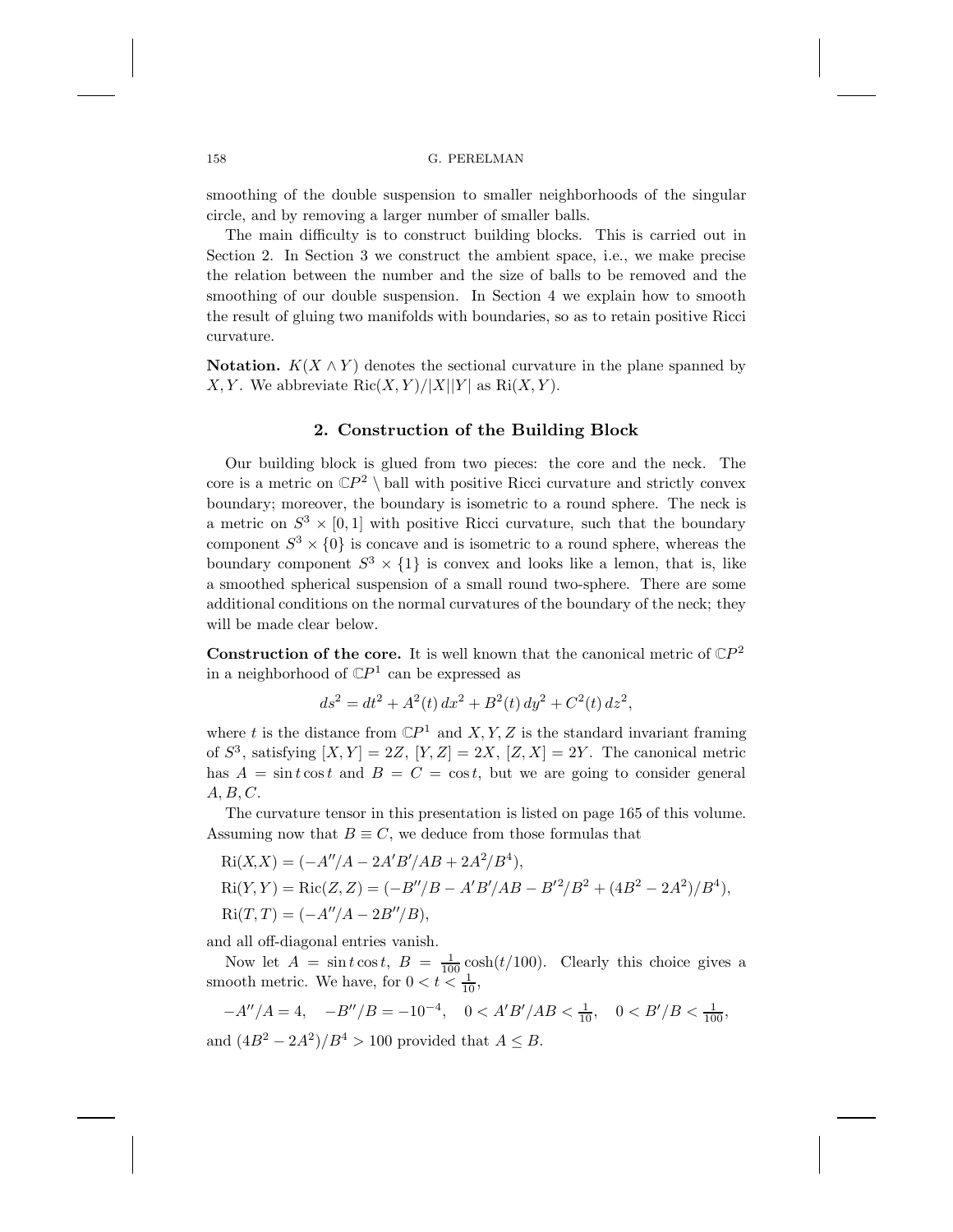#### BIG POSITIVELY CURVED MANIFOLDS WITH LARGE BETTI NUMBERS 159

Thus if  $0 < t_0 < \frac{1}{10}$  is such that  $A(t_0) = B(t_0)$ ,  $A(t) < B(t)$  for  $t < t_0$ , then Ricci curvatures are positive for  $0 \le t \le t_0$ . Such  $t_0$  exists because  $A(0) = 0$  $B(0)$ , whereas  $A(\frac{1}{10}) > \frac{1}{20} > B(\frac{1}{10})$ . Therefore the core is constructed.

**Construction of the neck.** We first prove the following result.

ASSERTION. Let  $(S^n, g)$  be a rotationally symmetric metric of sectional curvature  $> 1$ , *distance between the poles*  $\pi R$  *and waist*  $2\pi r$ ; *that is*, *g can be expressed as*  $ds^2 = dt^2 + B^2(t) d\sigma^2$ , where  $d\sigma^2$  *is the standard metric of*  $S^{n-1}$ ,  $t \in [0, \pi R]$ , and  $\max_{t} B(t) = r$ . Let  $\rho > 0$  be such that  $\rho < R$  and  $r^{n-1} < \rho^n$ . Then there exists *a metric of positive Ricci curvature on*  $S<sup>n</sup> \times [0,1]$  *such that* (*a*) *the boundary component*  $S<sup>n</sup> \times \{1\}$  *has intrinsic metric q and is strictly convex; moreover, all its normal curvatures are*  $> 1$ ; (*b*) *the boundary component*  $S<sup>n</sup> \times \{0\}$  *is concave*, *with normal curvatures equal to* −λ, *and is isometric to a round sphere of radius*  $\rho \lambda^{-1}$ , *for some*  $\lambda > 0$ .

(Note that, if  $\rho$  is small enough, the core constructed earlier in this section can be glued, after rescaling, to the neck along  $S<sup>n</sup> \times \{0\}$ , so that the resulting space can be smoothed with positive Ricci curvature; see Section 4.)

To prove the assertion, we start by rewriting our metric  $g$  in the form

$$
ds^{2} = r^{2} \cos^{2} x \, d\sigma^{2} + A^{2}(x) \, dx^{2},
$$

where  $-\pi/2 \le x \le \pi/2$  and A is a smooth positive function satisfying  $A(\pm \pi/2) =$  $r, A'(\pm \pi/2) = 0.$  Clearly  $A(x) \ge R > r$  for some x, so we can write

$$
A(x) = r(1 - \eta(x) + \eta(x) \cdot a_{\infty}),
$$

where  $\max_x \eta(x) = 1$  and  $a_\infty \ge R/r$ ,  $\eta(\pm \pi/2) = 0$ , and  $\eta'_x(\pm \pi/2) = 0$ .<br>Consider a matrix on  $S^n$  is  $[1, 1]$  of the form Consider a metric on  $S<sup>n</sup> \times [t_0, t_{\infty}]$  of the form

$$
ds^{2} = dt^{2} + A^{2}(t, x) dx^{2} + B^{2}(t, x) d\sigma^{2},
$$

where  $B = tb(t)\cos x$ ,  $A = tb(t)(1 - \eta(x) + \eta(x)a(t))$ ,  $a(t_0) = 1$ ,  $a'(t_0) = 0$ ,  $b(t_0) = \rho, b'(t_0) = 0, a(t_\infty) = a_\infty > 1, b(t_\infty) > r.$  That metric will satisfy the conditions of our assertion after rescaling by a multiple  $r/(t_{\infty} \cdot b(t_{\infty}))$ , provided that the functions  $a(t)$  and  $b(t)$  are chosen appropriately.

The curvatures of our metric can be computed as follows:

$$
K(T \wedge X) = -A_{tt}/A
$$
  
\n
$$
K(T \wedge \Sigma) = -B_{tt}/B
$$
  
\n
$$
K(X \wedge \Sigma) = -A_t B_t / AB + A_x B_x / A^3 B - B_{xx} / BA^2
$$
  
\n
$$
K(\Sigma_1 \wedge \Sigma_2) = 1/B^2 - B_x^2 / A^2 B^2 - B_t^2 / B^2,
$$

and the Ricci tensor has only one nonzero off-diagonal term, namely

$$
Ri(T, X) = (n - 1)(A_t B_x / A^2 B - B_{xt} / AB).
$$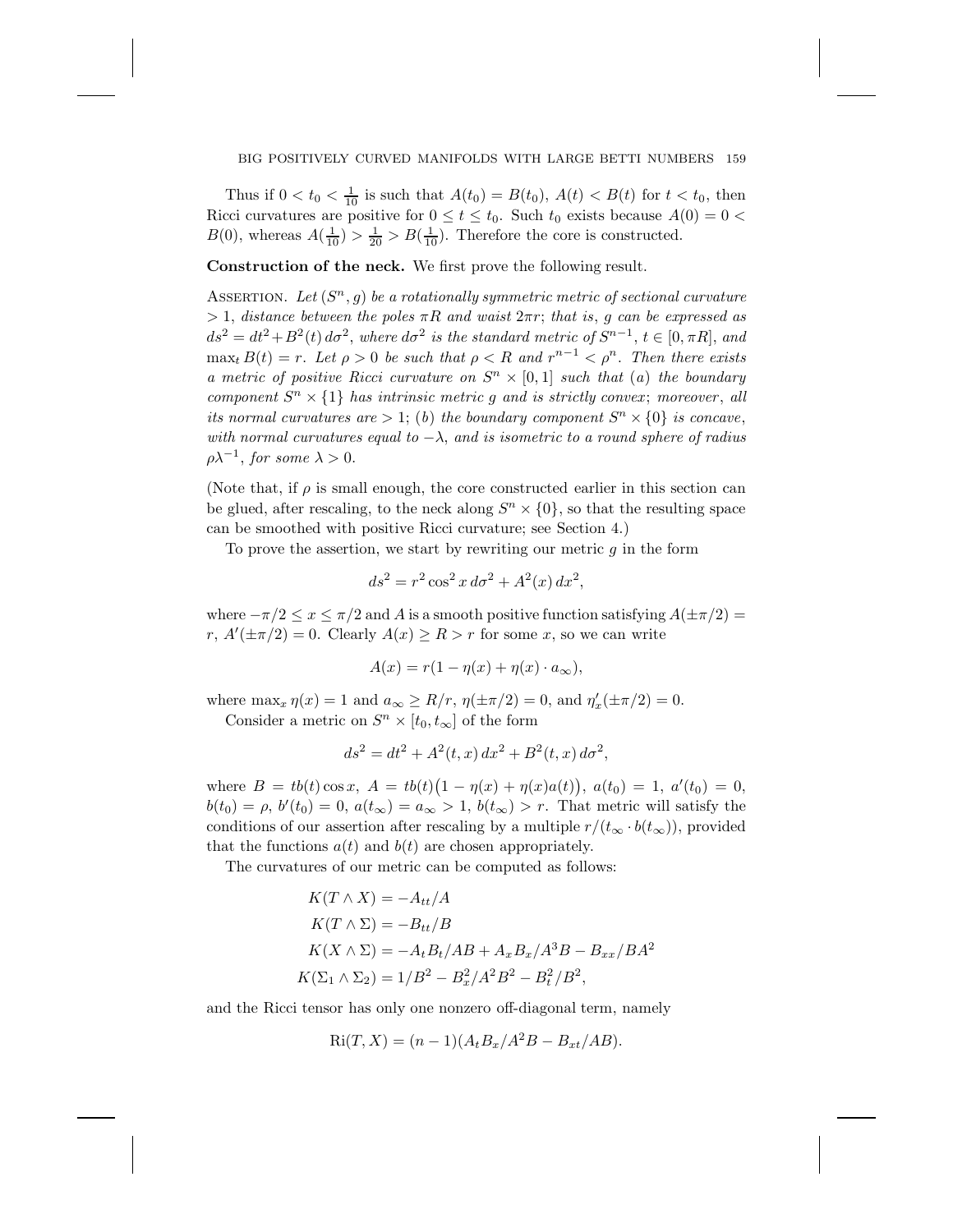160 G. PERELMAN

Further computations give

$$
Ri(T,T) = -n\left(\frac{b''}{b} + \frac{2b'}{tb}\right) - \left(\frac{\eta a''}{1 - \eta + \eta a} + \frac{2\eta a'}{t(1 - \eta + \eta a)} + 2\frac{b'}{b}\frac{\eta a'}{1 - \eta + \eta a}\right),
$$
  
\n
$$
Ri(T,X) = -(n-1) \text{ ts } x \frac{\eta a'}{tb(1 - \eta + \eta a)^2}
$$

for the Ricci tensor, and

$$
K(X \wedge \Sigma) = \frac{1}{t^2 b^2} \left( \frac{1}{(1 - \eta + \eta a)^2} - \frac{\eta_x \text{tg } x (a - 1)}{(1 - \eta + \eta a)^3} \right)
$$

$$
- \left( \frac{1}{t} + \frac{b'}{b} \right) \left( \frac{1}{t} + \frac{b'}{b} + \frac{\eta a'}{1 - \eta + \eta a} \right),
$$

$$
K(\Sigma_1 \wedge \Sigma_2) = \frac{1}{t^2 b^2} \left( \frac{1}{\cos^2 x} - \frac{\text{tg}^2 x}{(1 - \eta + \eta a)^2} \right) - \left( \frac{1}{t} + \frac{b'}{b} \right)^2
$$

for the sectional curvatures. Note that the first terms in the last two formulas are the intrinsic curvatures of the hypersurfaces  $t = \text{const}, K_i(X \wedge \Sigma), K_i(\Sigma_1 \wedge \Sigma_2)$ .

We construct the functions  $b(t)$  and  $a(t)$  as follows:

$$
b'/b = -\beta(t - t_0)/2t_0^2 \log 2t_0 \text{ for } t_0 \le t \le 2t_0,
$$
  
\n
$$
b'/b = -\beta \log 2t_0/t \log^2 t \text{ for } t \ge 2t_0 \text{ (b must be smoothed near } t = 2t_0),
$$
  
\n
$$
a'/a = -\alpha b'/b \text{ for } t \ge t_0.
$$

Here  $\beta = (1 - \varepsilon)(\log \rho - \log r)/(1 + 1/(4 \log 2t_0))$  and  $\alpha = (1 + \delta)\beta^{-1} \log a_{\infty}/(1 +$  $1/(4 \log 2t_0)$ , so that  $\int_{\alpha}^{\infty} b'/b = (1-\varepsilon)(\log r - \log \rho)$  and  $\int_{t_0}^{\infty} a'/a = (1+\delta) \log a_{\infty}$ ;<br>the small positive numbers  $\varepsilon$   $\delta$  are to be determined later the small positive numbers  $\varepsilon, \delta$  are to be determined later.

At this point we still have freedom in the choice of  $t_0, \varepsilon, \delta$ , and  $t_{\infty}$ . Note, however, that  $t_{\infty}$  is determined by  $\delta$  from the relation  $a(t_{\infty}) = a_{\infty}$ . We choose  $\varepsilon > 0$ first in such a way that the metric  $(\rho/r)^{\varepsilon} \cdot g$  still has sectional curvatures  $> 1$ . In this situation we prove below that the curvatures  $K_i(X \wedge \Sigma)$  and  $K_i(\Sigma_1 \wedge \Sigma_2)$ can be estimated from below by  $c/t^2$  for some  $c > 1$  independent of  $t_0, t_\infty$ , and  $\delta$ . Then we show that the Ricci curvatures of our metric are strictly positive if  $t_0$  is chosen large enough, independently of  $\delta$ , if  $\delta$  is small. Finally, we choose δ in such a way that the normal curvatures of  $S<sup>n</sup> \times \{t_{\infty}\}\$ are sufficiently close to  $t_{\infty}^{-1}$ .

First of all we need to check that  $1 < \alpha < n$ . Indeed, at the maximum point of  $\eta(x)$  we have  $\operatorname{tg} x \eta_x = 0$ , so  $K_g(X \wedge \Sigma) = 1/r^2 a_{\infty}^2$ . Thus  $a_{\infty} < 1/r$  and  $\log a_{\infty} < n(\log \rho - \log r)$  since  $r^{n-1} < \rho^n$ . On the other hand  $a_{\infty} \ge R/r > \rho/r$ , so  $\log a_{\infty} > \log \rho - \log r$ .

Now we are in a position to check that  $K_i(X \wedge \Sigma) \ge c/t^2$  and  $K_i(\Sigma_1 \wedge \Sigma_2) \ge c$  $c/t^2$  for some  $c > 1$ . Let  $\psi = \log(t^2 K_i(\Sigma_1 \wedge \Sigma_2))$ . We know that  $\psi|_{t=t_0} > 0$  and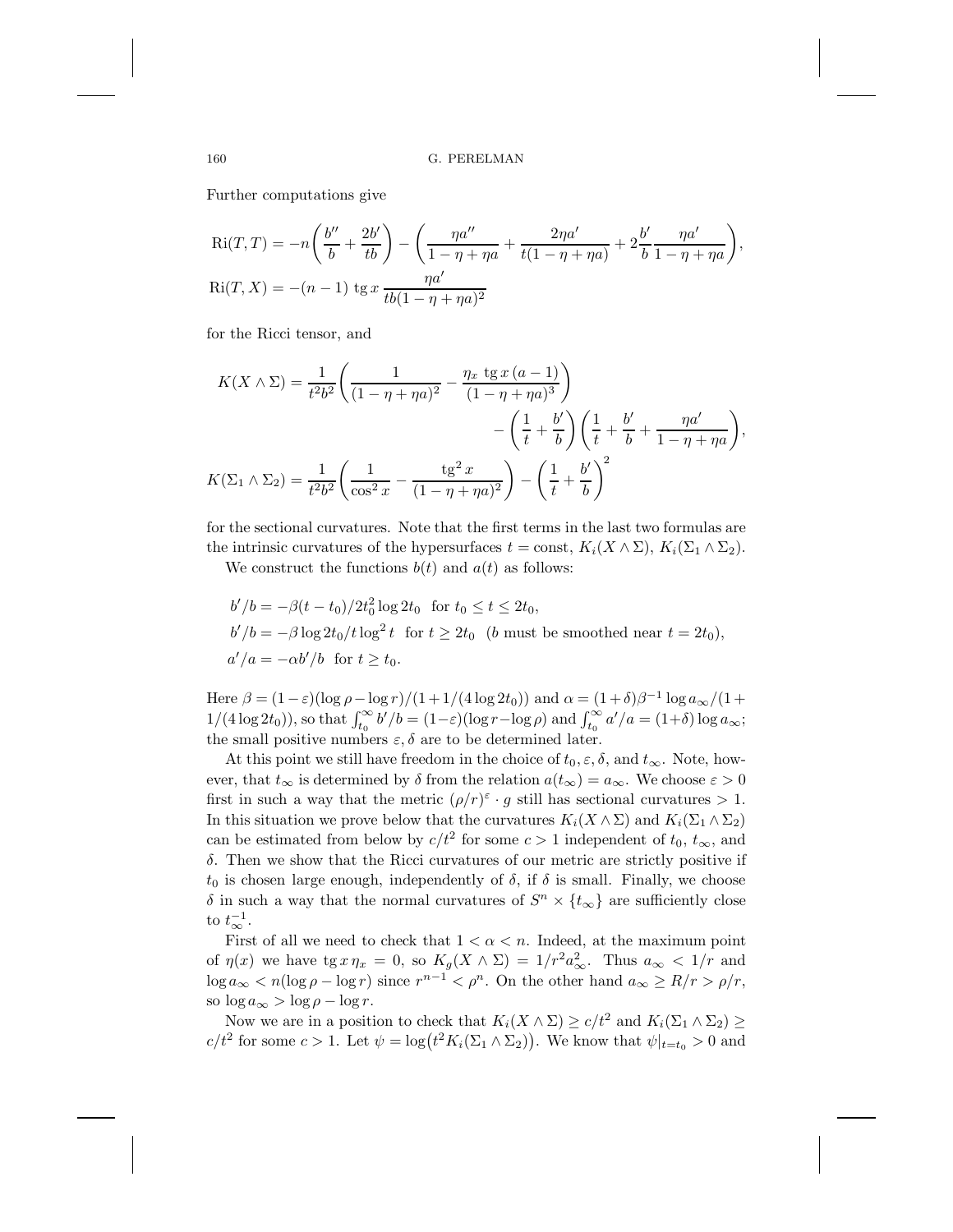#### BIG POSITIVELY CURVED MANIFOLDS WITH LARGE BETTI NUMBERS 161

 $\psi|_{t=t_{\infty}} > 0$ . A computation gives

$$
\psi_t = -\frac{2b'}{b} \left( 1 + \frac{\alpha \eta a \sin^2 x}{(1 - \eta + \eta a)((1 - \eta + \eta a)^2 - \sin^2 x)} \right).
$$

This expression is positive if  $\eta \geq 0$ , and it is decreasing in a if  $\eta < 0$ . Therefore  $\psi$  cannot have a local minimum on  $(t_0, t_\infty)$  for any fixed x, so  $\psi > 0$  as required.

Now let  $\phi = \log(t^2 K_i(X \wedge \Sigma))$ . Again consider the behavior of this function for  $t \in [t_0, t_\infty]$  and fixed x. Suppose that  $\operatorname{tg} x \eta_x \geq 0$ . A computation gives

$$
\phi_t = -\frac{b'}{b} \frac{1}{1 - \eta + \eta a} \left[ 2(1 - \eta) + 2\eta a (1 - \alpha) - \frac{\alpha a \lg x \eta_x}{1 - \eta + \lg x \eta_x + a(\eta - \lg x \eta_x)} \right]
$$
  
= 
$$
-\frac{b'}{b} \left( 2 - \frac{\alpha a}{1 - \eta + \eta a} \left[ 2\eta + \frac{\lg x \eta_x}{1 - \eta + \lg x \eta_x + a(\eta - \lg x \eta_x)} \right] \right).
$$

If  $\eta \geq 0$  the first expression in large brackets is clearly decreasing in a, whereas if  $\eta < 0$  the second expression in brackets, and also  $\alpha a/(1 - \eta + \eta a)$ , are clearly increasing in a, so  $\phi$  cannot have a local minimum in  $(t_0, t_\infty)$ , and therefore  $\phi > 0$  since  $\phi|_{t=t_0} > 0$  and  $\phi|_{t=t_\infty} > 0$ . Now suppose that tg  $x \eta_x < 0$ . Then  $\phi > -2 \log ab > 0$ , because  $a(t_{\infty})b(t_{\infty}) < 1$  and  $\log(ab)$  is increasing in t (note that  $\log(ab)' = -(b'/b)(\alpha - 1) > 0$ . The estimate for  $K_i(X \wedge \Sigma)$  and  $K_i(\Sigma_1 \wedge \Sigma_2)$ is proved.

Now we can estimate the Ricci curvatures of our metric. Note that the normal curvatures  $1/t + b'/b$  and  $1/t + b'/b + \eta a'/(1 - \eta + \eta a)$  can be estimated by  $1/t + O(1/t \log t)$ . It follows that  $K(X \wedge \Sigma) \geq c/t^2$  and  $K(\Sigma_1 \wedge \Sigma_2) \geq c/t^2$ , for  $c > 0$ . It is also clear that  $|Ri(T, X)|, |K(X \wedge T)|$ , and  $|K(\Sigma \wedge T)|$  are all bounded above by  $c \log t_0/(t^2 \log^2 t)$ ; hence, in particular,  $\text{Ri}(X, X) \geq c/t^2$  and  $\text{Ri}(\Sigma, \Sigma) \geq c/t^2$ , with  $c > 0$ .

To estimate  $\text{Ri}(T,T)$ , write it as

$$
Ri(T,T) = \left(\frac{\alpha\eta a}{1-\eta+\eta a} - n\right) \left( (b'/b)' + \frac{2}{t} \frac{b'}{b} \right)
$$

$$
- n(b'/b)^2 - \frac{\eta a}{1-\eta+\eta a} \left( 2\frac{b'}{b} \frac{a'}{a} + \left( \frac{a'}{a} \right)^2 \right).
$$

Note that, since  $\eta \leq 1$  and  $\alpha < n$ , the first multiple is negative and bounded away from 0. Therefore, the first term is  $\geq c \log t_0/(t^2 \log^2 t)$ , for  $c > 0$ . The remaining terms are of order  $c \log^2 t_0/(t^2 \log^4 t)$ , so we get

$$
\text{Ri}(T, T) \ge \frac{c \log t_0}{t^2 \log^2 t}.
$$

Since  $|Ri(T, X)| \leq cRi(T, T) \ll Ri(X, X)$ , we conclude that Ricci curvature is positive, if  $t_0$  was chosen large enough.

To complete the construction it remains to choose  $\delta > 0$  so small, and correspondingly  $t_{\infty}$  so large, that normal curvatures of  $S^n \times \{t_{\infty}\}\$ are  $> (r/\rho)^{\epsilon} t_{\infty}^{-1}$ ; this is possible since they are estimated by  $1/t + O(1/t \log t)$ .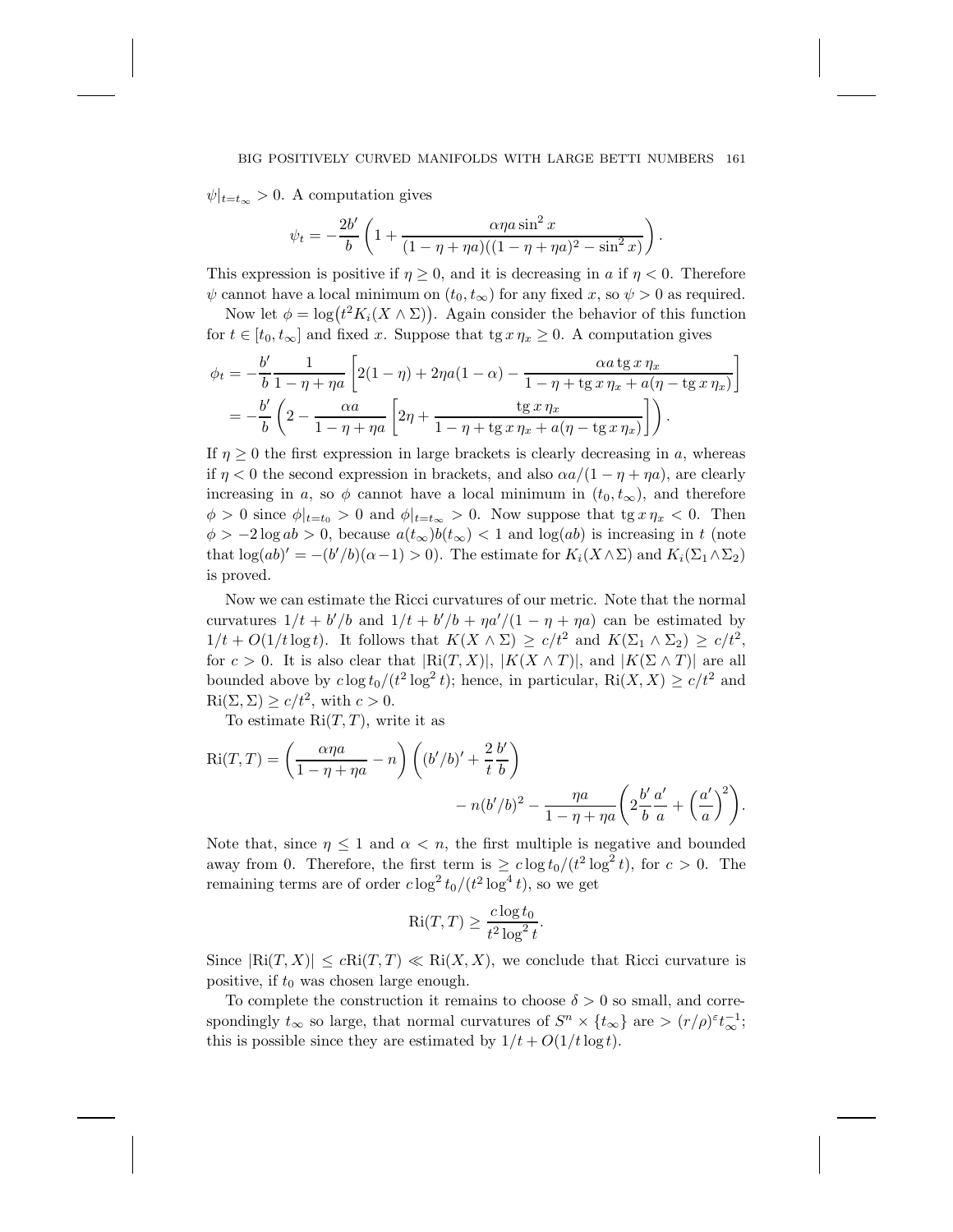### 162 G. PERELMAN

## **3. Construction of the Ambient Space**

The metric of the double suspension of a sphere of radius  $R_0$  near singular circle can be written as

$$
ds^{2} = dt^{2} + \cos^{2} t \, dx^{2} + R^{2}(t) \, d\sigma^{2},
$$

where  $t \geq 0$  is the distance from the singular circle,  $R(t) = R_0 \sin t$ . We smooth this metric by modifying  $R(t)$  in such a way that  $R(0) = 0$ ,  $R'(0) = 1$ , and  $R''(0) = 0$ . The curvatures of this metric are easily computed to be  $K(T \wedge X) =$ 1,  $K(T \wedge \Sigma) = -R''/R$ ,  $K(X \wedge \Sigma) = (R'/R)$  tg t,  $K(\Sigma_1 \wedge \Sigma_2) = (1 - R'^2)/R^2$ , and all mixed curvatures in this basis vanish. We will choose  $R(t)$  in such a way that  $1 > R' > 0$  and  $R'' < 0$  when  $t > 0$ , thus making all sectional curvatures positive.

Consider a metric ball of small radius  $r_0$  centered on the axis  $t = 0$ . We assume that  $-R'' \geq R$  for  $0 \leq t \leq r_0$ , so that  $K(T \wedge \Sigma) \geq 1$ . In this case the normal curvatures of the boundary of this ball do not exceed  $ctg r_0$ . We'll show that the function  $R(t)$  can be chosen so that the intrinsic curvatures of the boundary are strictly bigger than  $ctg^2 r_0$ . It would follow that for sufficiently small  $R_0 > 0$ , we can construct a building block that, after rescaling by tg  $r_0$ , can be glued (using the results of Section 4) in our ambient space instead of the metric ball.

At a point of the boundary of our metric ball, which is at a distance  $t$  from the axis, we can compute the intrinsic curvatures as follows:

$$
K_i(\Sigma_1 \wedge \Sigma_2) = (1/R^2)(1 - R'^2 \sin^2 \phi),
$$
  

$$
K_i(Y \wedge \Sigma) = -\frac{R''}{R} \sin^2 \phi + \frac{R'}{R} \text{tg } t \cos^2 \phi + \text{ctg } r_0 \frac{R'}{R} \cos \phi,
$$

where  $Y \in X \wedge T$  is a tangent vector to the boundary,  $\phi$  is the angle between T and the normal vector,  $\cos \phi = \text{ctg } r_0 \text{ tg } t$ .

Since  $K(T \wedge \Sigma) \geq 1$ , it follows from the comparison theorem that

$$
K_i(\Sigma_1 \wedge \Sigma_2) \ge 1/\sin^2 t - \csc^2 t (1 - \cos^2 \phi) = 1 + \csc^2 r_0 > \csc^2 r_0.
$$

To make sure that  $K_i(Y \wedge \Sigma) > \text{ctg}^2 r_0$ , we have to choose  $R(t)$  more carefully. Namely, let  $R(t) = R_0 \sin(t + \delta \gamma (t/r_0 - 1))$  for  $t \geq \varepsilon$ , where  $\gamma$  is a standard smooth function interpolating between  $\gamma(x) = 1$  for  $x \leq 0$  and  $\gamma(x) = 0$  for  $x \geq 1$ . Extend  $R(t)$  to the segment  $[0, \varepsilon]$  in such a way that  $R(0) = 0$ ,  $R'(0) = 1$ , and  $-R''/R \geq 2r_0^{-2}$  on  $[0, \varepsilon]$ . (This is possible with an appropriate choice of  $\varepsilon$ and  $\delta$ —for example, if  $\varepsilon = \frac{1}{2}r_0^2$  and  $\delta = \frac{1}{4}r_0^4$ .) Now it is clear that already the first term in the expression for  $K_i(Y \wedge \Sigma)$  is bigger than  $ctg^2 r_0$  if  $0 \le t \le \varepsilon$ . For  $\varepsilon \leq t \leq r_0$  we have

$$
K_i(Y \wedge \Sigma) = \sin^2 \phi + \ctg(t + \delta) \tg t \cos^2 \phi + \ctg^2 r_0 \ctg(t + \delta) \tg t
$$
  
 
$$
\ge \ctg(t + \delta) \tg t (\ctg^2 r_0 + 1).
$$